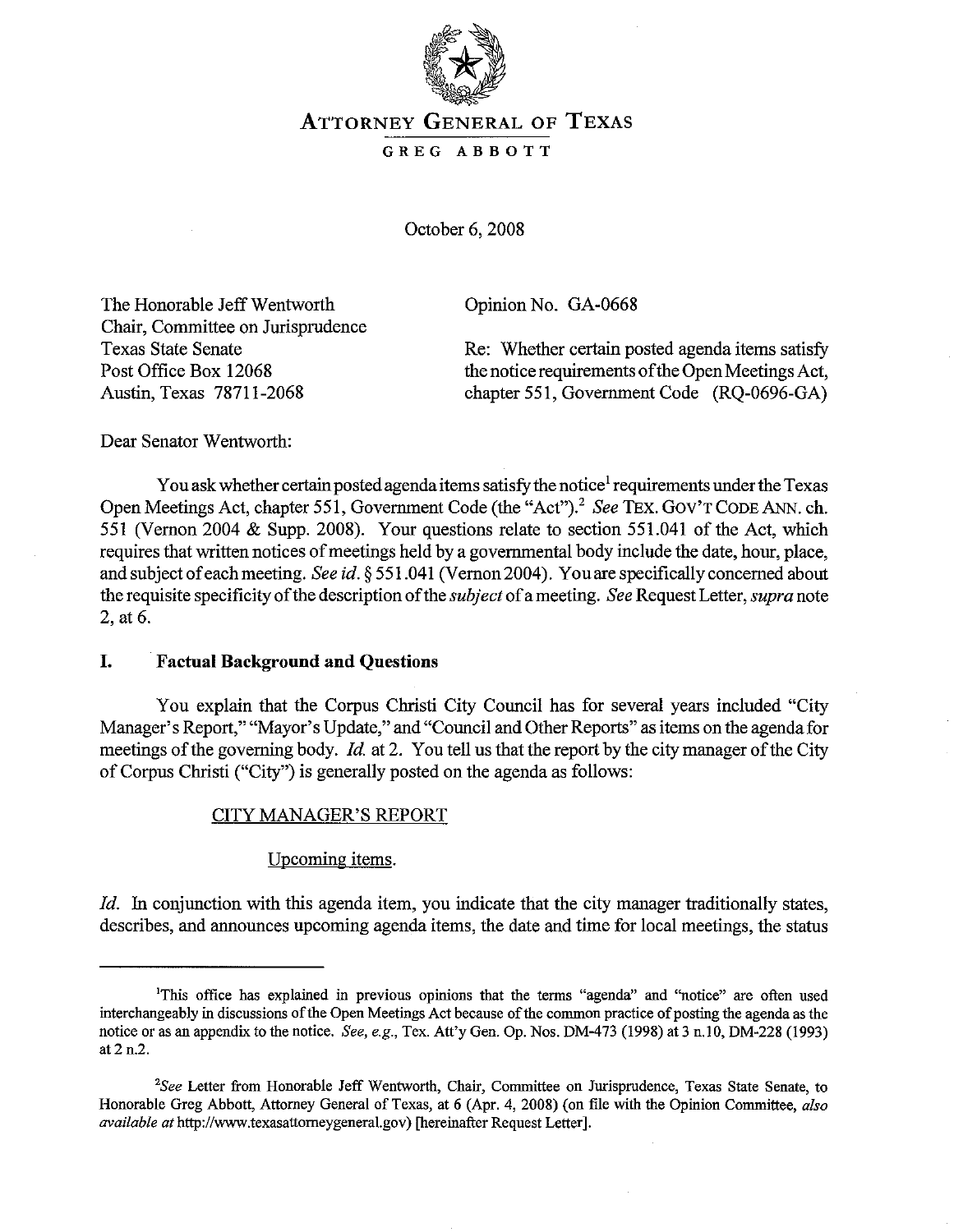ofCity department issues, the receipt ofCity awards, and the arrival of new department directors. *See id.*

You explain that the mayor's update and council report have traditionally been posted as follows:

#### REPORTS

The following reports include questions by Council to Staffregarding City policies or activities: request by Council for information or reports from Staff: reports of activities of individual Council members and Staff: constituent concerns: current topics raised by media: follow-up on Staff assignments: scheduling of future Council meetings and activities: and other brief discussions regarding city-related matters.

#### MAYOR'S UPDATE

#### COUNCIL AND OTHER REPORTS

*Id.* at 3–4. During the "Mayor's Update" and "Council and Other Reports," you relay that the governing body generally extends its gratitude to staff or other members ofthe public and advises the city manager of citizen complaints, the location of potholes needing repair, and City-related news and matters. *Id.* at 2, 4.

In light of these facts, you ask the following questions:

(1) Does the "City Manager's Report" provide adequate notice under the Open Meetings Act if the individual Council members do not engage in any discussion ortake any action regarding these items, **or** does the Open Meetings Act require that every topic addressed by the City Manager during "City Manager's Report" be specifically listed on the Agenda?

(2) Do the "Mayor's Update" and "Council and Other Reports" provide adequate notice under the Open Meetings Act if the individual Council members provide the information, and the remaining Council members do not discuss further or take any consideration regarding these items, **or** does the Open Meetings Act require that every topic addressed by an individual Council member or Mayor during "Mayor's Update" and "Council and Other Reports" be specifically listed on the Agenda?

/d. at 6.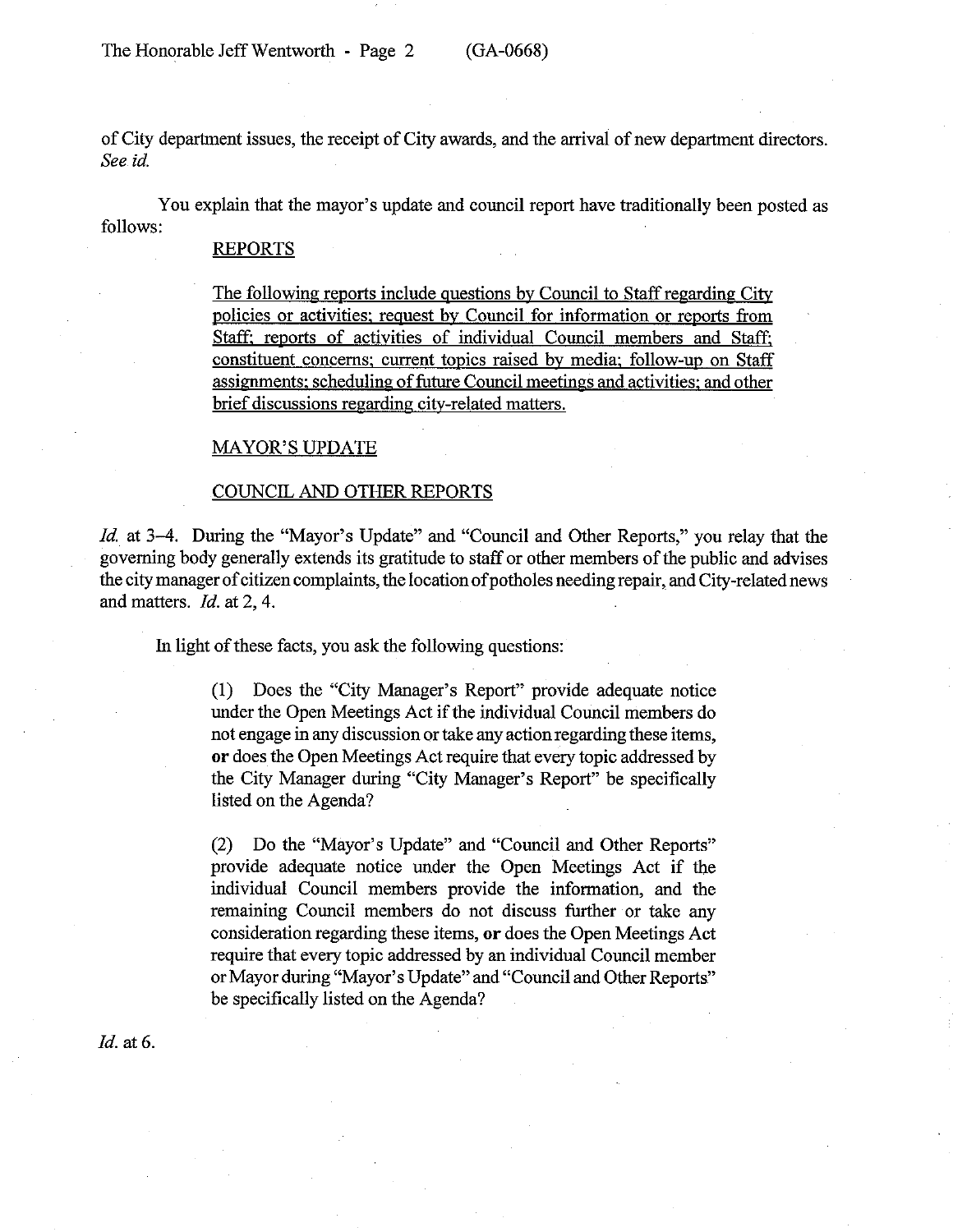### **II. Analysis**

We begin our analysis by providing an overview of relevant requirements of the Act. We then set out factors that may be relevant in determining whether a notice is adequate and the standard by which provisions of the Act should be construed. We next compare the notice at issue with those that have been determined by the courts to be inadequate under the Act. And, finally, we discuss when it is permissible to address a subject not included on a meeting notice and the extent to which such a subject may be addressed.

The Act requires that meetings of a governmental body, such as a city council, be preceded by written notice of the date, hour, place, and subject of the meeting. *See* TEX. GOV'T CODE ANN. § 551.041 (Vernon 2004); *see also id* § 551.001(3)(C) (defining "governmental body" to include a municipal governing body) (Vernon Supp. 2008). The term "meeting" is defined as follows:

> (A) a deliberation between a quorum of a governmental body, or between a quorum of a governmental body and another person, during which public business or public policy over which the governmental body has supervision or control is discussed or considered or during which the governmental body takes formal action; or

(B) except as otherwise provided by this subdivision, a gathering:

(i) that is conducted by the governmental body or for which the governmental body is responsible;

(ii) at which a quorum of members of the governmental body is present;

(iii) that has been called by the governmental body; and

(iv) at which the members receive information from, give information to, ask questions of, or receive questions from any third person, including an employee of the governmental body, about the public business or public policy over which the governmental body has supervision or control. ...

*Id.* § 551.001(4)(A)-(B); *see also id* § 551.001(2) (defining "deliberation").

In determining the adequacy of a particular notice, courts have considered various factors. A court will, for example, compare the content of the notice to the action taken at the meeting. See *Markowski v. City of Marlin, 940 S.W.2d 720, 726 (Tex. App.—Waco 1997, writ denied). A court* may also consider whether the notice departs from any customary practice where such custom establishes an expectation in the public about the subject of the meeting. *See River Rd.*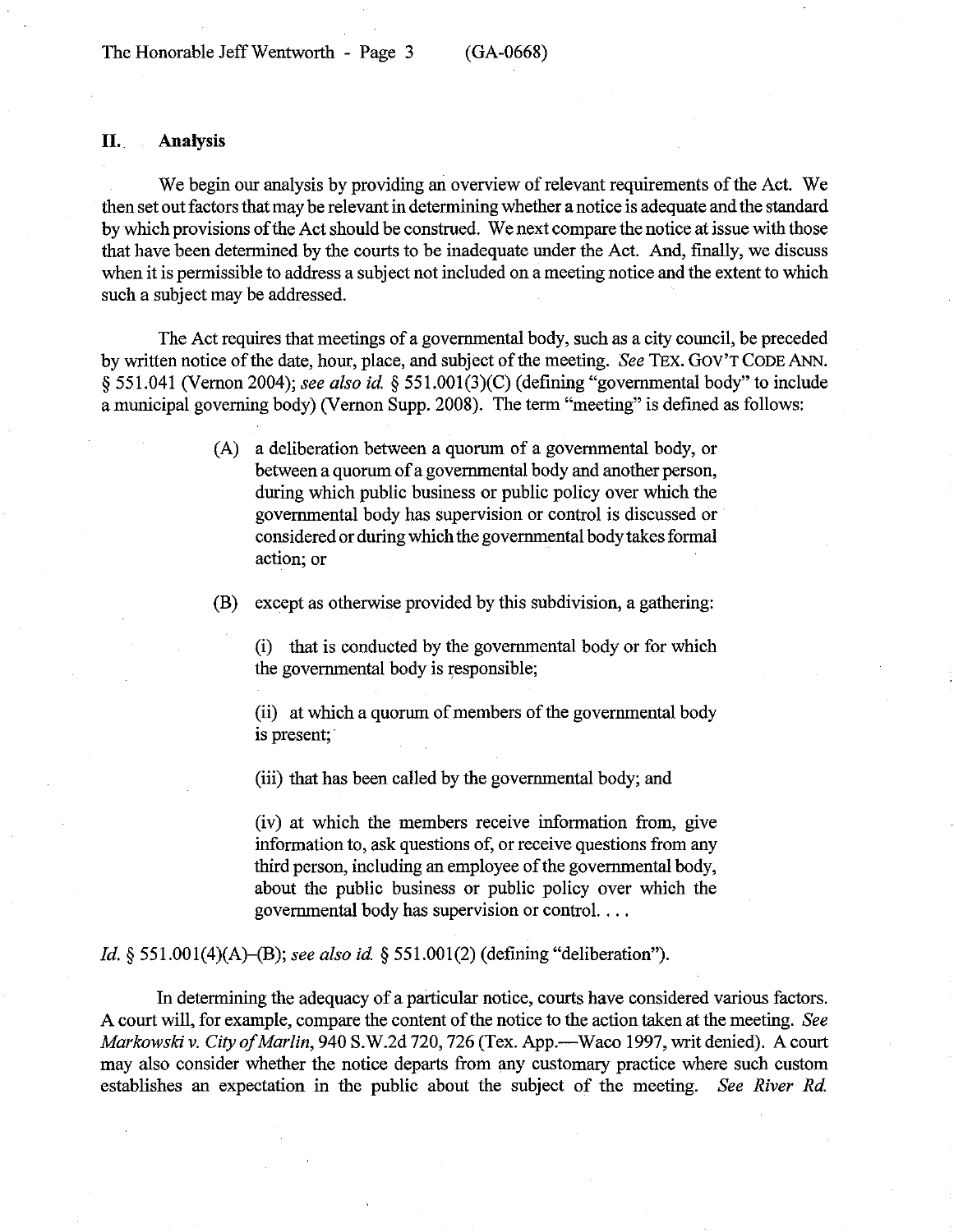*Neighborhood Ass'n* v. S. *Tex. Sports,* 720 S.W.2d 551, 557 (Tex. App.-San Antonio 1986, writ dism'd). Whether the subject is of special interest to the public is also a factor that may impact the adequacy ofanotice under the Act. *See Cox Enters., Inc.* v. *Bd ofTrs. ofAustin Indep. Sch. Dist.,* 706 S.W.2d 956, 958-59 (Tex. 1986); *Point Isabel Indep. Sch. Dist.* v. *Hinojosa,* 797 S.W.2d 176, 179-81 (Tex. App.—Corpus Christi 1990, writ denied). Underlying these considerations is the fact that the provisions of the Act "are mandatory and are to be liberally construed in favor of open government." *City ofFarmers Branch* v. *Ramos,* 235 S.W.3d 462, 467 (Tex. App.-Dallas 2007, no pet.).

We next consider instances in which the subject matter of a meeting has been determined to be inadequately described in a notice. In a 1986 case, the Texas Supreme Court considered a meeting notice that included general terms such as "personnel," "litigation," and "real estate matters." *Cox Enters., Inc.,* 706 S.W.2d at 957. After explaining that notice under the Act "should specifically disclose the subjects to be considered at the upcoming meeting" the court held that those general terms "did not provide full and adequate notice, particularly where the subject slated for discussion was one of special interest to the public." *Id.* at 959.

In a 2000 opinion, this office concluded that the generic notice "employee briefing sessions" was inadequate under the Act. *See* Tex. Att'y Gen. Op. No. JC-0169 (2000) at 6. The opinion reasoned that because a governmental body exercises control over its staff, it presumably can ascertain in advance what subjects will be addressed such that those subjects should be included in the meeting notice. *Id.* And in a 2001 case, this same reasoning was applied by the Austin Court of Appeals to "comments by members of the governmental body itself." *Hays County Water PlanningP 'ship* v. *Hays County,* 41 S.W.3d 174, 180 (Tex. App.-Austin 2001, pet. denied) (citing Tex. Att'y Gen. Op. No. JC-0169 (2000».

In *Hays County Water Planning Partnership,* the Austin Court considered the following posting: "Presentation by Commissioner Russ Molenaar." *Id.* at 178. The court held that '" [p]resentation' is a vague description. There is nothing in the posting that would give a resident ofHays County any inkling ofthe *substance* ofMolenaar's proposed presentation." *Id.* at 180. Use of the term fails "to inform a reader as a member of the interested public . . . of the topics to be addressed by Molenaar." *!d.*

Based on these cases and the standard to be used in construing the Act's provisions, we conclude the notice set outsupra is inadequate as a matter oflaw. *See supra* p. 2; *City ofPort Isabel* v. *Pinnell*, 207 S.W.3d 394, 406 (Tex. App.—Corpus Christi 2006, no pet.) (explaining that "[i]f the contents ofa notice are undisputed, its adequacy is a question oflaw"); *City ofFarmers Branch, 235* S.W.3d at 467 (providing that the Act should be liberally construed in favor of open government). The general and generic nature of the notice does not sufficiently notify a reader, as a member of the interested public, of the subjects of the update and reports to be discussed at any particular meeting. And like the notices at issue in *Hays County Water Planning P 'ship* and Attorney General Opinion JC-O169, the subjects to be addressed can presumably be ascertained by the governmental body in advance. *Hays County Water Planning P'ship,* 41 S.W.3d at 180; Tex. Att'y Gen. Op. No. JC-0169 (2000) at 6; *butsee,* Tex. Att'y Gen. Op. No. JC-0169 (2000) at 4 (discussing "public comment" as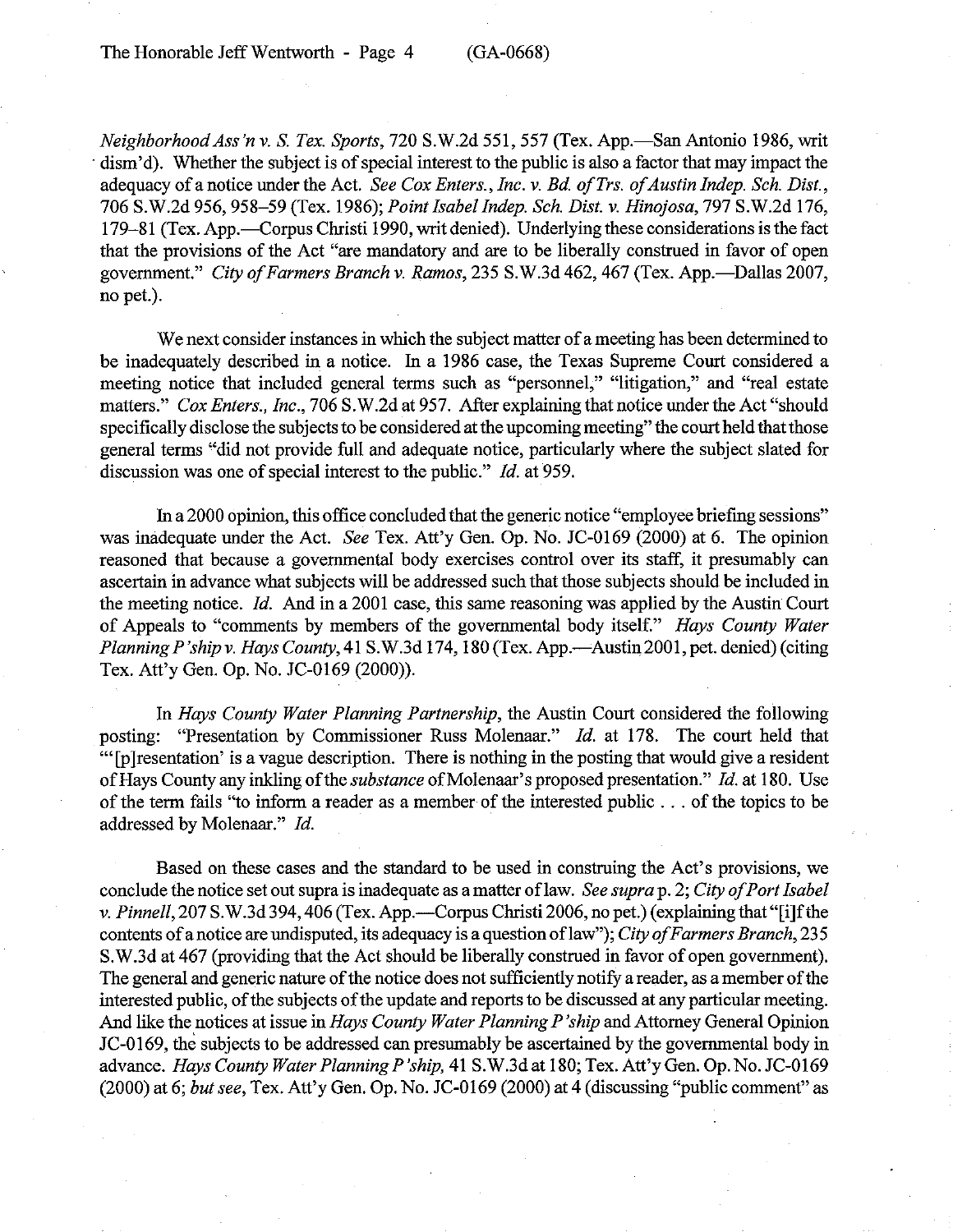sufficient notice where, unlike with staff, the governmental body cannot predict the subject matter of citizen comments and questions).

Our conclusion here is not altered by the fact that the governing body does not, as you assert, "engage in any discussion" or "take any action regarding these items." Request Letter, *supra* note 2, at 6. Under the Act's defInition of "meeting" a governmental body is subject to the Act, and its notice requirements, even when its members merely receive information about public business or public policy over which the body has supervision and control and do not engage in deliberations. *See* TEx. GOy'r CODE ANN. § 551.001(4)(B) (Vernon Supp. 2008); *Martin* v. *Victoria Indep. Sch. Dist.*, No. 13-01-096-CV, 2002 WL 34215930, at \*3 (Tex. App.—Corpus Christi Aug. 8, 2002, no pet.) (not designated for publication) ("[A] governmental body is subject to the Act even if the members merely receive information and do not engage in deliberations among themselves or with a third party including an employee of the governmental body[.]").

You also ask whether every subject addressed by the city manager or governing body in a report or update must be specifically listed on the agenda. Request Letter, *supra* note 2, at 6. Because you raise section 551.042 of the Act as applicable to your questions, we presume you are inquiring about how this section might be applicable to a report or update delivered by the city manager or by a member of the governing body at a meeting. *See id.* at 1–2.

Section 551.042 provides the following:

(a) If, at a meeting of a governmental body, *a member of the public or of the governmental body* inquires about a subject for which notice has not been given as required by this subchapter, the notice provisions of this subchapter do not apply to:

(1) a statement of specifIc factual information given in response to the inquiry; or

(2) a recitation of existing policy in response to the inquiry.

(b) Any deliberation of or decision about the subject of the inquiry shall be limited to a proposal to place the subject on the agenda for a subsequent meeting.

TEx. Goy'r CODE ANN. § 551.042 (Vernon 2004) (emphasis added).

The purpose of section 551.042 is to authorize "a limited response to an inquiry about a subject not included in the posted notice while preventing" deliberations or decisions about the subject matter of the inquiry. *Hays County Water Planning P'ship*, 41 S.W.3d at 181. Thus, if a member of the governmental body is, for example, responding to an inquiry by a member of the public or a member of the governmental body arising from the delivery of a report or update, section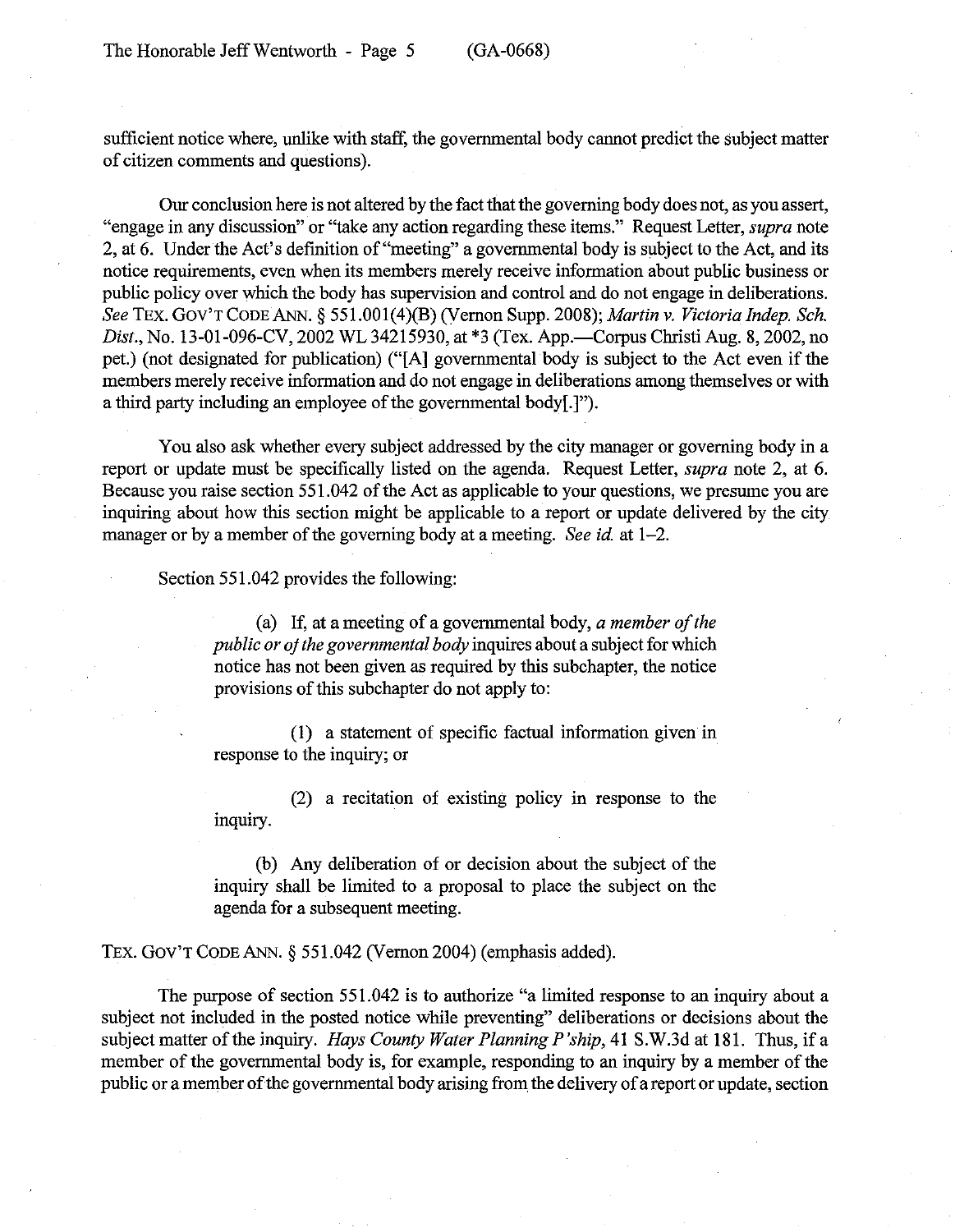551.042 would authorize a statement of factual information or a recitation of existing policy in response to the inquiry, even where the subject was not included in the meeting notice. *ld.;* TEx. GOV'TCODEANN. § 551.042(a)(Vernon 2004); *see also Gardner v. Herring,* 21 S.W.3d 767, 774 (Tex. App.-Amarillo 2000, no pet.) (holding that a spontaneous inquiry by a member of the governing body coupled with a recitation of factual and policy information did not violate the Act as it was authorized by section 551.042). To the extent authorized by section 551.042, not every subject addressed by the city manager or a member of the governing body must be specifically listed on the agenda. Other than a situation under section 551.042, which authorizes a limited response to certain inquiries, the subject of a report or update by city staff or a member of the governing body must be set out in the notice in a manner that informs a reader about the subjects to be addressed.